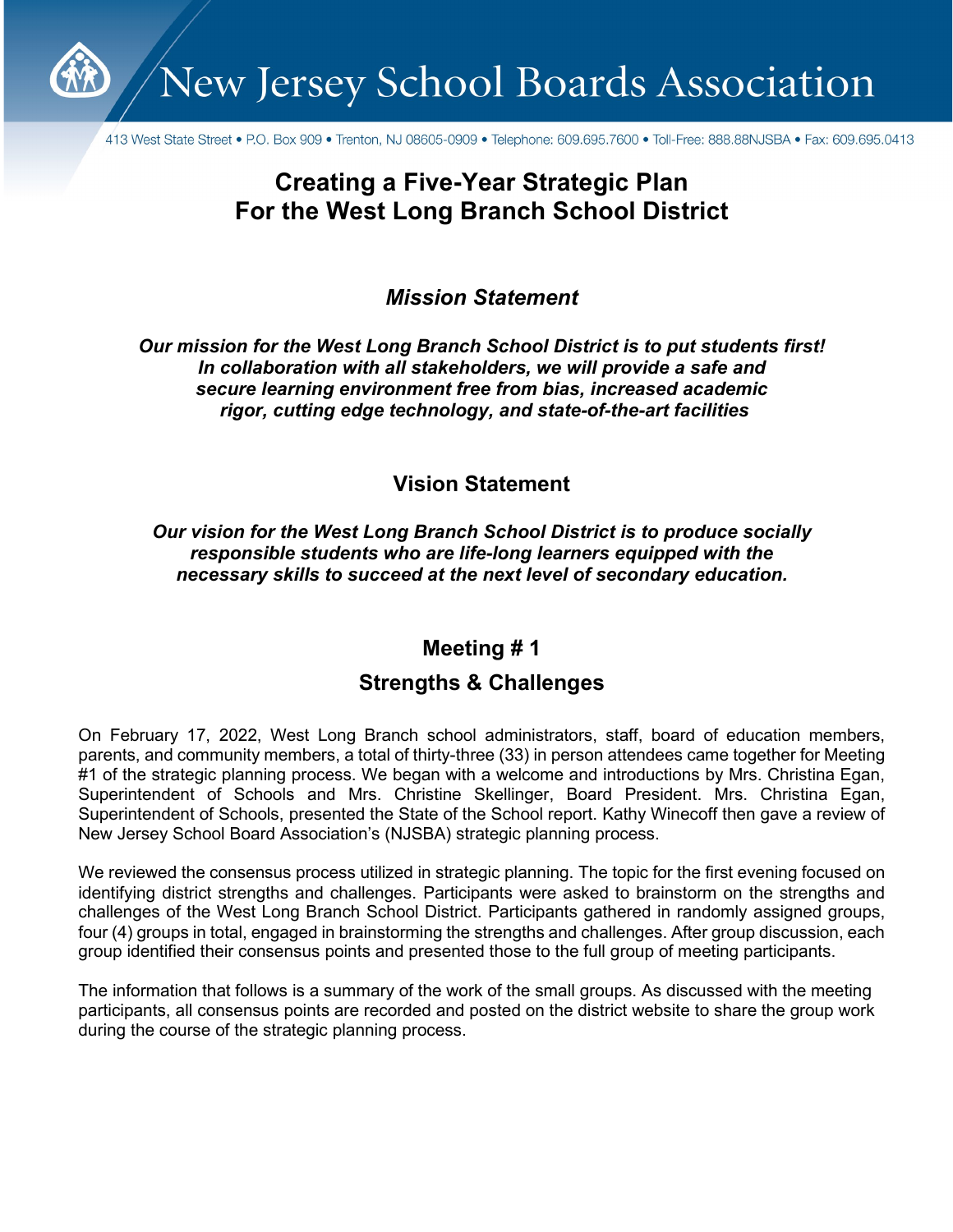## **Group Consensus District Strengths & Challenges**

### **Bright Green Group:**

| <b>Strengths</b>               | <b>Challenges</b>                                                                                                       |
|--------------------------------|-------------------------------------------------------------------------------------------------------------------------|
| Faculty & Staff                | Teacher retention                                                                                                       |
| Small district                 | Comparative preparedness for HS among sending<br>districts                                                              |
| Family & community involvement | Communication - happy medium b/w paper and<br>paperless, intercommunication b/w support staff to<br>teachers to parents |
| Rec programs                   | Website                                                                                                                 |
| District leadership            | <b>Facility improvements</b>                                                                                            |
| Student experience - extras    | Opportunities for non-athletes                                                                                          |
| Technology                     | Re-establishing positive community relationships<br>post-pandemic                                                       |

### **Dark Blue Group:**

| <b>Strengths</b>                        | <b>Challenges</b>                               |
|-----------------------------------------|-------------------------------------------------|
| Dedicated staff                         | Limited opportunities                           |
| Caring community involved               | <b>Small district</b>                           |
| Extracurricular / intramural activities | Staff retention                                 |
| Wilson reading program                  | Diverse staffing (need more)                    |
| <b>Traditions</b>                       | Evaluating effectiveness of contracted services |
| Added counselor                         | Scheduling                                      |
| <b>Beautiful facilities</b>             |                                                 |

#### **Fuchsia Dot Group**

| <b>Strengths</b>                             | <b>Challenges</b>                                     |
|----------------------------------------------|-------------------------------------------------------|
| <b>Size</b>                                  | Schedule vs. physical space                           |
| Community involvement                        | Shared services – spread too thin, sufficient support |
| Teachers and parents                         | Support for educ. technology                          |
| Standardized scores exceed state average     | Lack of extra-curricular opps for K-4                 |
| Middle School extra-curricular opportunities | Budget - PD, tech, benefits for new staff             |
| 1:1 technology                               | Dual language opportunities                           |
| Retention of quality staff                   | Website / communication                               |
| Physical space (also see challenges)         |                                                       |
| Shared services (see also challenges)        |                                                       |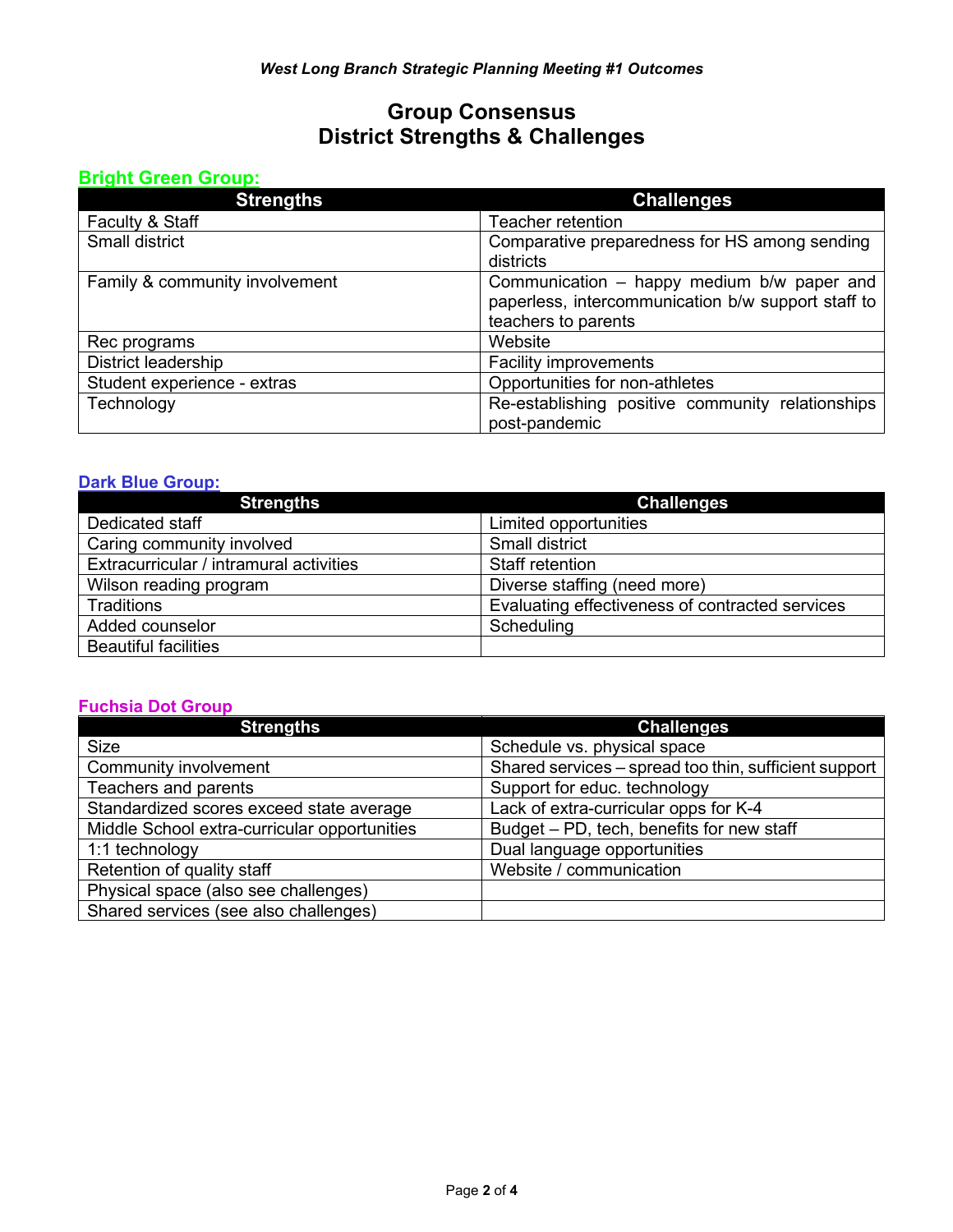#### *West Long Branch Strategic Planning Meeting #1 Outcomes*

#### **Orange Group:**

| <b>Strengths</b>                               | <b>Challenges</b>                                                |
|------------------------------------------------|------------------------------------------------------------------|
| Family involvement                             | Learning loss due to the pandemic                                |
| Open and friendly environment                  | Communication - website                                          |
| SPARTAN Character Ed program                   | Social skill deficiencies due to pandemic                        |
| Multi-tiered instruction                       | Promoting SPARTANS program with students -<br>monthly highlights |
| Technology                                     | ELL population growing and need for additional                   |
|                                                | teacher to provide intervention                                  |
| Consistency                                    | Staying on the cutting edge of technology                        |
| Community & school traditions                  | Maturity                                                         |
| Partnership between school & community         | Teaching acceptance                                              |
| Dedicated staff                                | Additional opportunities                                         |
| Feeling of home away from home                 |                                                                  |
| Beautiful facility $K - 8$                     |                                                                  |
| Inter-town connections and sports – additional |                                                                  |
| opportunities                                  |                                                                  |
| 8 <sup>th</sup> grade Math placement           |                                                                  |
| Spanish K-8                                    |                                                                  |

## **Common Themes**

Following reporting out of the small groups, the common themes identified by the large group are:

#### **Strengths:**

- Great teachers / staff
- Small town size
- Community involvement
- Traditions
- Facilities
- Technology
- Extra-curriculars
- Leadership
- Spartan Character Ed.

## **Challenges:**

- Staff retention
- Communication / Website
- Scheduling
- Increasing bilingual population
- Declining enrollment
- Opportunities for non-athletes
- Budget
- Shared services